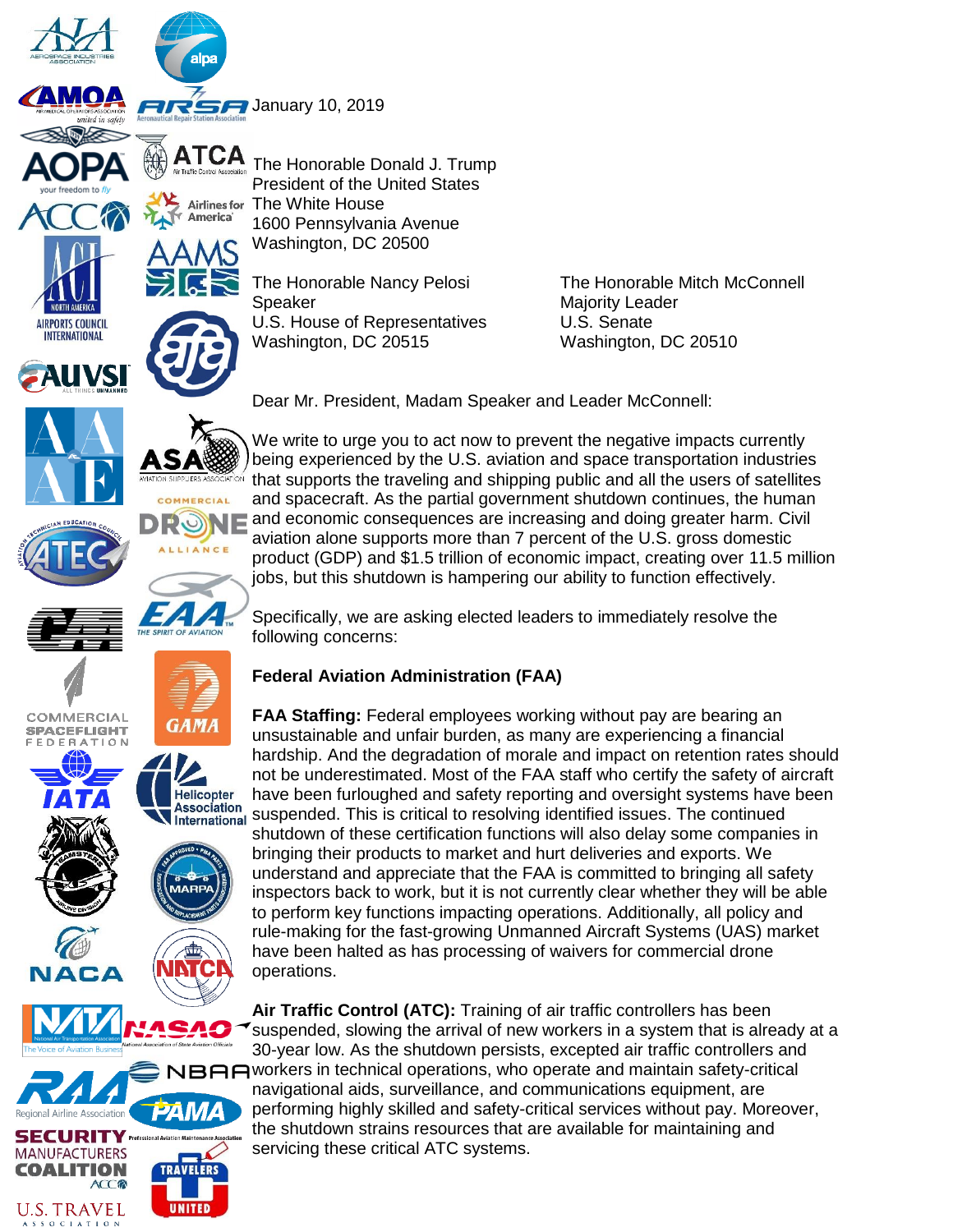**New Aircraft Certification and Authorization:** Certification and regulatory reform activities have halted and validation activities between FAA and other aviation authorities cannot be completed. Airlines and charter operators are not able to add new planes to their fleets due to a lack of authorization through the FAA. The service these aircraft provide to communities, including air medical flights, could be delayed. The continued shutdown of certification functions will delay commercial and general aviation aircraft deliveries and exports. This will slow the introduction of new products and technology and result in airlines not being able to add new planes to their fleets, hindering planned routes and potentially resulting in flight cancellations. Certification and work on safety-related airworthiness directives are curtailed during the shutdown and aircraft that have been delivered to airlines are idled until the FAA authorizes their operation, resulting in revenue losses that can easily exceed millions of dollars per day.

**Recurrent Certification:** Certain certificates (like EASA 145) expire unless the FAA performs periodic safety inspections. Businesses need these certificates as a condition of performing safetysensitive work and their expiration undermines safety. Some businesses may lose contracts to foreign competitors whose certificates are renewed by their governments.

**Registry and Aeronautical Center Counsel:** Despite the FAA Registry being deemed essential in the most recent FAA Reauthorization bill, attorneys have been deemed non-essential, so nonroutine registrations are not being processed. As a result, airlines have limited access to capital and reduced liquidity for aircraft trades. Further, additional leasing costs will be imposed on U.S. investors and airlines while the shutdown persists.

**Pilots:** The FAA is unable to issue new student pilot certificates, which has halted training for countless prospective pilots. Similarly, the FAA is unable to issue certifications required for current pilots to upgrade their position meaning these pilots will experience a delay in their planned upgrades until the shutdown is resolved. The FAA is not processing mandated pilot background checks (PRIA). These are critical for continuity of operations - without these PRIA authorizations, new hire pilot training is at a standstill.

**Mechanics:** The ongoing furlough is hindering knowledge, oral and practical testing for aviation mechanic certificate applicants and holding up would-be mechanics ready to commence new careers in aviation maintenance. Airman knowledge testing activities require manual administration by the FAA Airman Testing Standards Branch personnel, and some designated mechanic examiners are unable to get requisite approvals from local office personnel to commence oral and practical testing.

**NextGen:** The FAA has halted the development and operational testing of technologies for NextGen–the agency's program for modernizing the air traffic control system. NextGen has been plagued by funding stops and starts in the past and it is costing the taxpayer millions in inefficiencies associated with this instability. New fuel-efficient Performance Based Navigation (PBN) routes and airport approaches are being delayed which further increases the cost for pilots and passengers.

**Training:** The FAA is unable to approve training manual revisions, including for stall training; it cannot authorize training center evaluators; and it will not be able to recertify flight simulators. Without these approvals, training centers are no longer able to provide recurrent training to airline and general aviation pilots.

**Construction Applications:** The FAA is unable to review and approve applications for new or expanded airport facilities. Therefore, agency representatives are not coordinating with airport staff on upcoming construction projects, creating unnecessary cost increases and delays in completing critical airport-improvement projects nationwide.

**Commercial Space:** A minimal team of engineers working without pay continues to provide critical public safety inspections of already-licensed launches and reentries, however, all licensing activities are shut down. Many launches require license modifications to factor in new data or improved processes, and the obsolete nature of current regulations means even nominal missions usually need one or more waivers of current rules. Those license modifications and waiver requests are not being considered or approved, risking delays to scheduled launches. Many of the activities currently scheduled to support upcoming commercial launches will in fact be delayed until after the Office of